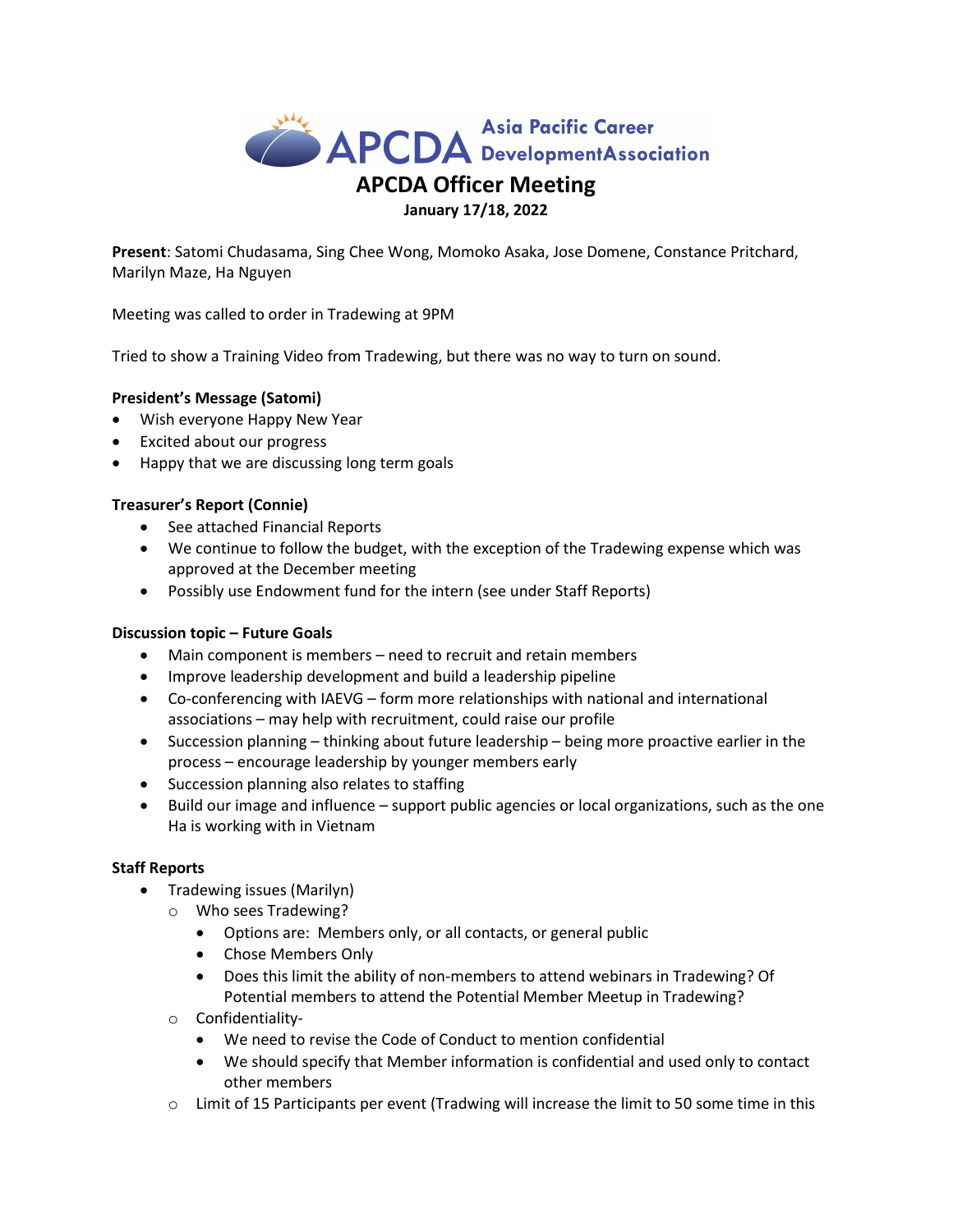quarter)

- will have to use regular Zoom for larger groups (and Webinars)
- o Resources which resources should be available in Tradewing?
	- We need to populate the Resources feature in Tradewing before it is open to make it enticing
	- Ideas about what should be included (even if it duplicates what is on our website) would be appreciated
- o Grand opening
	- We chose Feb 16 because we don't want to hold it during Chinese New Year
- Journal Editor search (Marilyn)
	- o Weekly News
	- o IAEVG
	- o Send to national associations US, Canada, Australia, etc.
- Scholarship Search (Ha)
	- o Prepared a list of recommenders from past years,
	- o Will continue to update the list
	- o All country representatives have been requested to help identify training organizations
	- $\circ$  Several have responded and scholarship applications have been sent to the new schools/training programs
	- o 150 scholarships are available this year
- LOEP Application & PAC
	- o Discussed the process with PAC and answered their questions
	- o Carry is translating our materials to Chinese for the rest of her team
	- o We found some things that need clarification
- Paying a Conference Intern (Marilyn)
	- $\circ$  A college student in Indonesia contacted us asking for an internship. Her timing perfectly fits our conference. We do need help with the conference. She wants to be paid, but that is not in the budget.
	- o Connie suggested using Endowment funds.
	- o The Officers unanimously endorsed that idea
	- o Marilyn has written to Harry Russell, husband of Martha Russell
	- o Post meeting: Harry approved this use of the Endowment funds
- New Affiliate Member
	- o NPOCA (National Program on Career Awareness) is run by Arun Mittal. He expressed interest in adding a membership component to his program
	- $\circ$  We agreed the price would we 750 Rupees (sometimes equivalent to \$10) per member after the first year, which is free
	- o His goal is 100 new members for APCDA. He already has 35.
- Webinars and Meetings:
	- o Jan 24/25 Trauma Webinar 9PM EST
	- o Jan 27/28 Committee Council 9PM EST
	- o Jan 31 Feb 11 Ha on vacation for Chinese New Year
	- o Feb 4 Country/Area Council 9PM EST
	- o Feb 10/11 Potential Member Meetup 9PM EST
	- o Feb 14/15 Board Mtg 9PM EST
	- o Feb 16 Tradewing Grand Opening